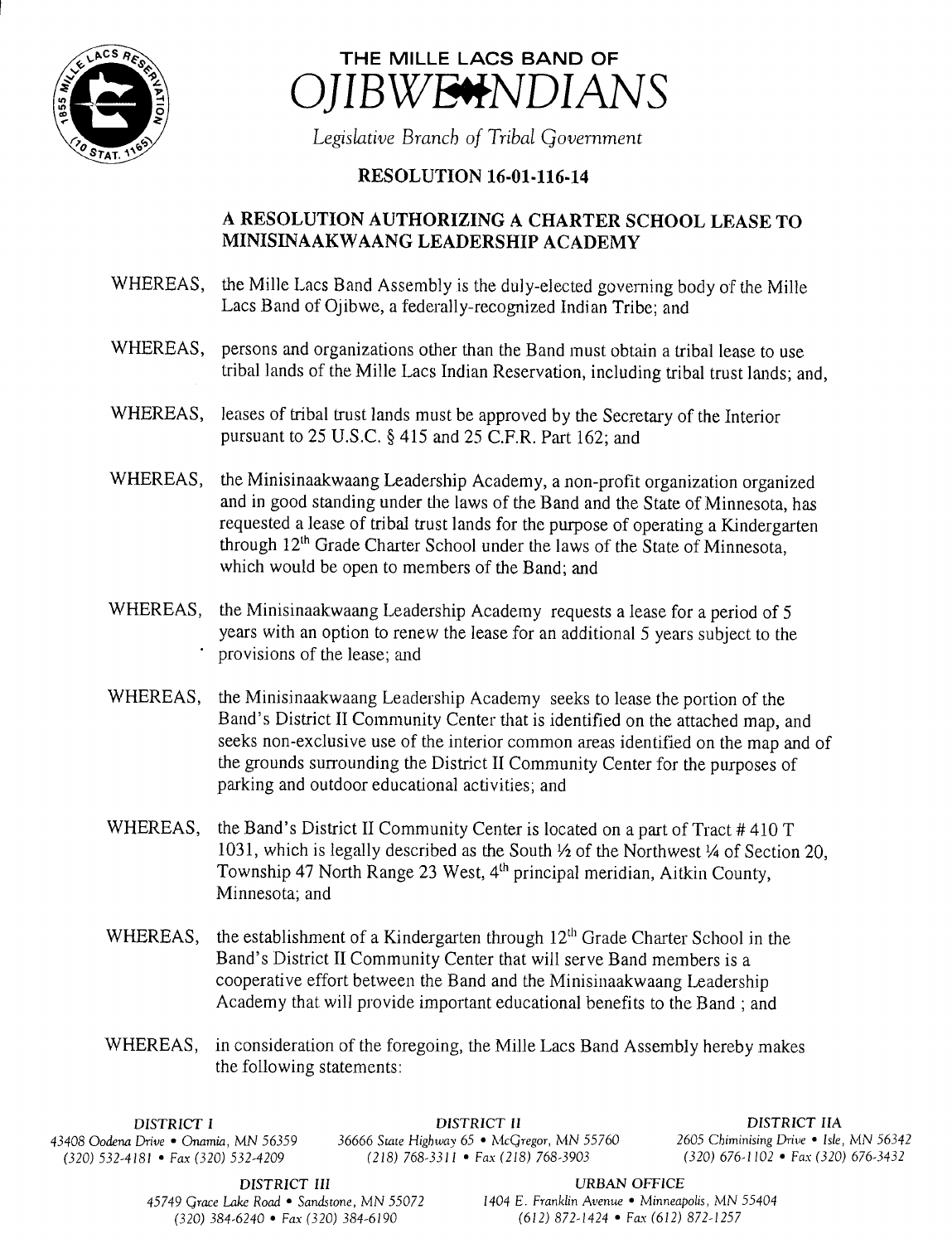- 1. Pursuant to <sup>25</sup> CFR § 162. 420, the Band Assembly states that it: has negotiated compensation satisfactory to the Band ( specifically, the educational benefits described above); waives valuation of the leasehold; and has determined that accepting such negotiated compensation and waiving valuation is in the best interest of the Band;
- 2. Pursuant to 25 CFR § 162.426 (b), the Band Assembly states that it has determined that the in-kind consideration for the lease (specifically, the educational benefits described above) is an alternative form of compensation under 25 C.F.R.  $\S$  162.426(a) and is in the best interest of the Band;
- 3. Pursuant to <sup>25</sup> CFR § 162.428, the Band Assembly states that it has determined that not having compensation reviews and/or adjustments is the best interest of the Band; and
- 4. Pursuant to 25 CFR  $\S$  162.434 (g) the Band Assembly states that it has determined that <sup>a</sup> waiver of <sup>a</sup> performance bond or alternative form of security is in best interest of the Band.
- NOW, THEREFORE, BE IT RESOLVED, that the Mille Lacs Band Assembly hereby authorizes the issuance of <sup>a</sup> Charter School lease for the space in the Band' <sup>s</sup> District II Community Center that is identified on the attached map, including non- exclusive use of the Common areas, to Minisinaakwaang Leadership Academy for the purpose of operating a Kindergarten through  $12<sup>th</sup>$  Grade Charter School, for <sup>a</sup> period of five years and with an option to renew for an additional five years, subject to the provisions of the lease, which lease shall be effective upon date of approval of the lease by the Secretary of the Interior or her authorized representative; and
- BE IT FURTHER RESOLVED, that the Mille Lacs Band Assembly hereby waives its right to valuation as provided in 25 CFR  $\S$  162.420(a), receipt of monetary consideration as provided in 25 CFR § 162.426( b), periodic review of the adequacy of compensation as provided in 25 CFR § 162. 428, and a performance bond or alternative form of security as provided in 25 CFR  $\S$  162.434(g) for the foregoing Charter School lease; and
- BE IT FURTHER RESOLVED, that unless the lessee complies with all terms and conditions of the lease, the land will revert to the Mille Lacs Band of Ojibwe; and
- BE IT FURTHER AND FINALLY RESOLVED, that the lease shall be null and void should the lessee abandon or vacate the above- described property for more than thirty (30) consecutive days after the first year anniversary of the effective date of the lease without the prior approval of the Band Assembly.